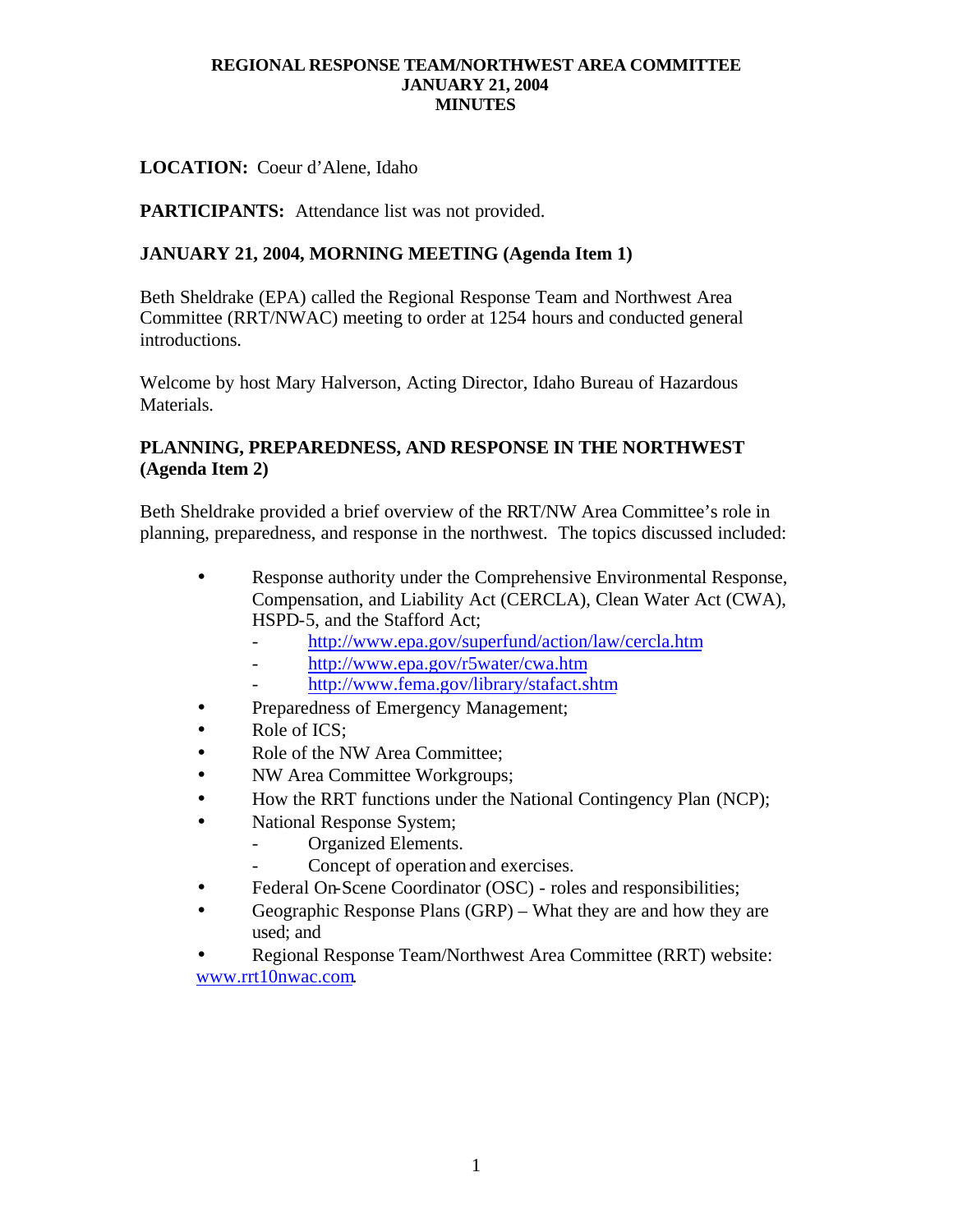#### **REGIONAL RESPONSE TEAM/NORTHWEST AREA COMMITTEE JANUARY 21, 2004 MINUTES OVERVIEW OF IDAHO HAZARDOUS MATERIALS CONTINGENCY PLAN AND THE IDAHO STATE COMMUNICATIONS SYSTEM (Agenda Item 3)**

Mary Halverson and Michelle Carreras (Idaho State Communication Center) discussed the State of Idaho's Hazardous Materials Contingency Plan and State Communication System. Mary Halverson discussed the State's command and response support plan and how it incorporates the State Communications System. Michelle Carreras discussed Idaho's response process from notification through the emergency phase and how the State Communication System's Bridge Call is utilized.

State Communications System: 1-800-632-8000 (in state only) or (208) 846-7512.

Earl Liverman (EPA OSC, Coeur d'Alene, Idaho) discussed how the system was utilized during a recent mercury response in Riggins, Idaho. The discussion generated questions related to communications in remote areas, cost recovery, radiation response requirements, and the State's roles during a response.

## **FACILITATED DISCUSSION (Agenda item 4)**

Earl Liverman, Beth Sheldrake, and Mary Halverson led a facilitated discussion to explore roles and responsibilities in a multiple agency response in the state of Idaho. Participants included local, state, and federal response and support agencies. The facilitated discussion was centered on a railroad derailment over the Sand Creek Trestle, on Lake Pend Oreille, Sandpoint, Idaho. The following topics were discussed.

- General discussion identified the Incident Commander, required resources, initial objectives, and strategies, and how the Idaho State Plan was activated and followed;
- Local responders identified resources of information (consist, hazmat carried, affects on the public);
- For any rail response the rail company can be reached with one phone number (1-800-832-5452);
- Identified resources that the RRT could provide (weather, response modeling, air monitoring, site over flights, vessels);
- General notification procedures;
- Evacuation vs. shelter in place;
- Idaho State Communication's Bridge Call procedures;
- Resources that could be provided;
- The transition procedures during the emergency response vs. remedial phase of the response;
- Authorities to close a roadway Idaho Transportation Department (ITD);
- Cost recovery procedures;
- Federal responsibilities to applicable stakeholders; and
- Volunteer procedures (pros and cons).

Earl Liverman closed the facilitated discussion by thanking everyone for their participation, commenting on the importance of local communities' knowledge, and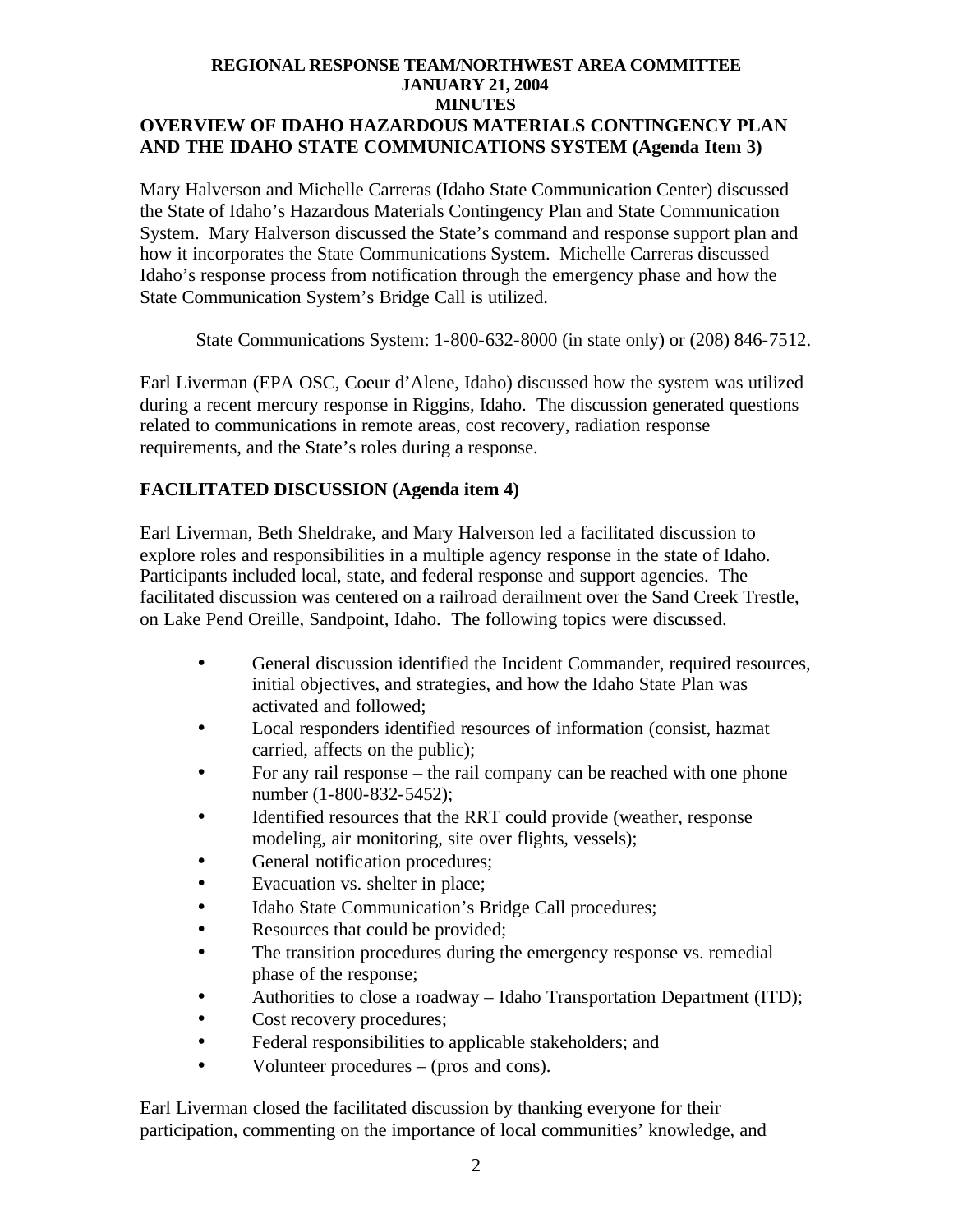noting the respect and interest that responders have for their communities.

### **MEETING ADJOURNED (Agenda Item 5)**

At 1620 hours the meeting adjourned. Meeting was scheduled to reconvene on January 22 at 0800 hours.

### **JANUARY 22, 2004 MORNING SESSION**

Beth Sheldrake called the meeting to order at 0809 hours and led general introductions.

### **NATIONAL RESPONSE PLAN OVERVIEW (Agenda Item 6)**

Beth Sheldrake provided an update on the National Response Plan (NRP) and National Incident Management System (NIMS). Beth Sheldrake discussed the following:

- HSPD-5 http://www.whitehouse.gov/news/releases/2003/02/20030228- 9.html;
- HSPD-8 http://www.whitehouse.gov/news/releases/2003/12/20031217- 6.html;

- National preparedness Goal:

- NRP http://www.nemaweb.org/docs/national\_response\_plan.pdf;
- National Response System: http://www.epa.gov/superfund/programs/er/nrs/;
- FRP http://www.fema.gov/rrr/frp/;
- Affects, updates, and changes to NWACP in the event the Department of Homeland Security was involved in an incident;
- NIMS vs. NIIMS:
- NCP http://www.epa.gov/oilspill/ncpover.htm;
- Emergency Support Function ESF concept and roles: http://www.au.af.mil/au/awc/awcgate/frp/frpesf.htm;
- NRP Draft Schedule;
- Training Tool TOPOFF-3; and
- Spills of National Significance (SONS) San Diego, CA April 2004.

## **OVERVIEW OF IDAHO NATIONAL WEATHER SERVICE MEMORANDUM OF UNDERSTANDING (Agenda Item 7)**

Paul Flatt presented the Idaho National Weather Service's MOA with the State of Idaho's Bureau of Hazardous Materials. The presentation further discussed the following:

- National Weather Service (NWS) Forecast Office locations and website:
	- http://www.wrh.noaa.gov/boise/index.shtml;
	- Five office locations:
	- Contact via Idaho State Communications Center, (208) 334-9860;
- Availability and capability of NWS: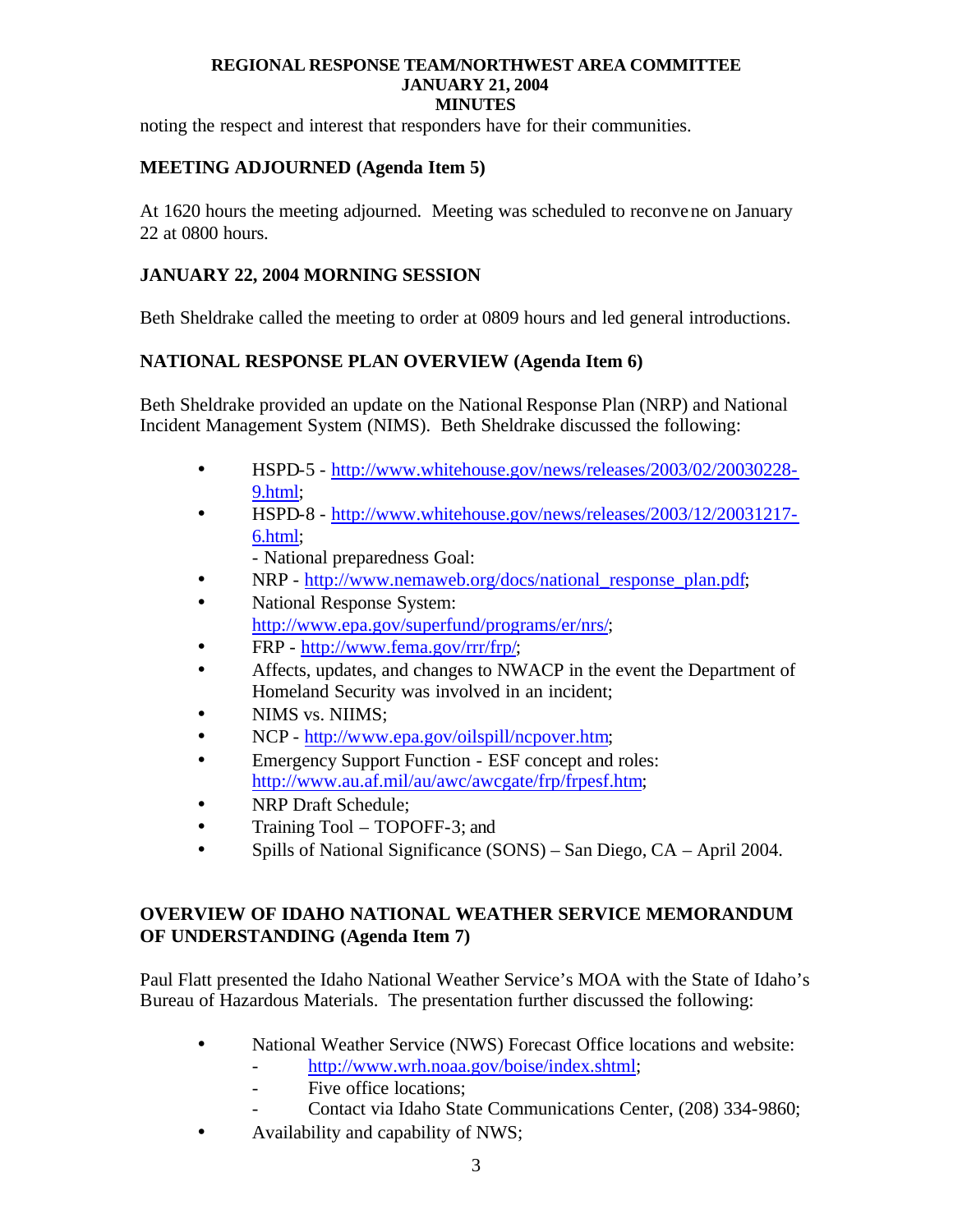• Reimbursement fire vs. hazmat response.

## **ENDANGERED SPECIES ACT NOAA FISHERIES BIOLOGICAL OPINION (Agenda Item 8)**

Mike Devany (NOAA) introduced Russ Strach (NOAA Fisheries) who presented an overview of the Endangered Species Act (ESA) Section 7 Biological Opinion (BO). Russ Strach discussed the following:

- Programmatic Biological Assessment (NOV 2003);
- February 5, 2004 Training on the process;
- Overview: "Section 7 of the Endangered Species Act directs all Federal agencies to use their existing authorities to conserve threatened and endangered species and, in consultation with the Service, to ensure that their actions do not jeopardize listed species or destroy or adversely modify critical habitat. Section 7 applies to management of Federal lands as well as other Federal actions that may affect listed species, such as Federal approval of private activities through the issuance of Federal permits, licenses, or other actions."
	- http://endangered.fws.gov/consultations/;
- Consultation for Oil Response Activities under the NWACP:
	- http://www.nwr.noaa.gov/1publcat/bo/2003/200201959\_oil\_spill\_ 11-06-2003.pdf;
- Affects of BO on an emergency response;
- There were 18 different terms and conditions sections in the BO that were prepared for each type of response activities. These would be used as a handbook in the event of a spill response;
- Feedback and monitoring requirements;
- Best Management Practices (BMP) Chapter 9000 NWACP;

# **NWACP - GEOGRAPHIC RESPONSE PLANS (Agenda Item 9)**

Beth Sheldrake led a discussion on Geographic Response Plans (GRP). The following were discussed:

- Definition: Geographic Response Plans or "GRPs" identify and rank oil spill protection strategies for sensitive natural resources in a geographical area. The strategies typically provide instructions for deployment of a protective boom (a floating barrier to the oil). GRPs prioritize public natural resources to be protected and allow for immediate and proper action.
- OR, WA and Mid-Columbia River GRP's: - http://www.rrt10nwac.com/geo\_plans.htm;
- Washington State Department of Ecology's GRPs:
	- http://www.ecy.wa.gov/programs/spills/preparedness/GRP/GRP%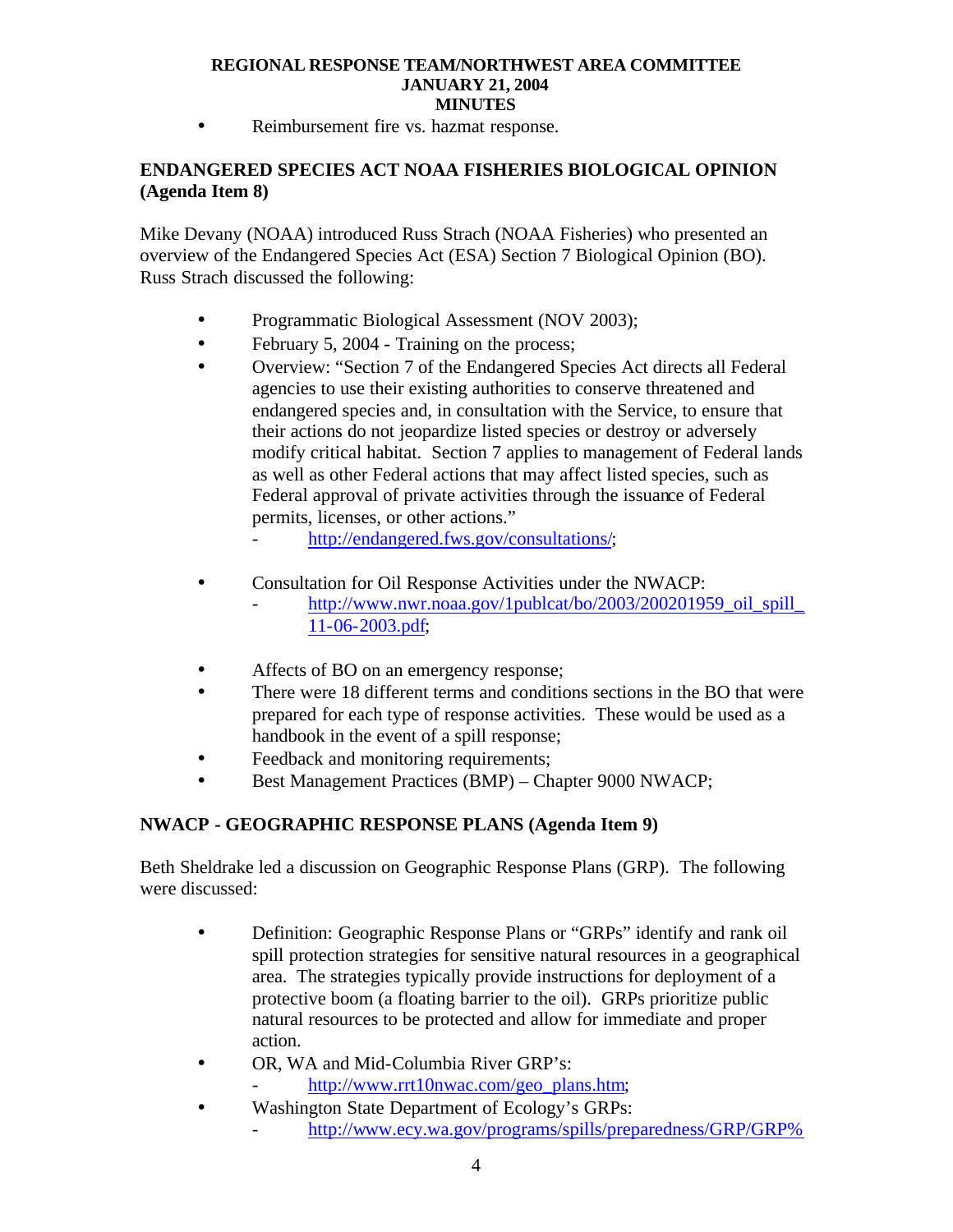### 20web%20page%20intro.htm;

- GRP development, limitations, and what they look like;
- Chapter 6 Sensitive resources;
- How GRPs are maintained;
- RRT/NWAC Geographic Response Plan Workgroup;
- New GRP initiatives Deschutes River and McKenzie River, Oregon.
	- Deschutes River GRP workshop in the Dalles, Oregon January 28-29.

# **LOCHSA RIVER OIL SPILL (Agenda Item 10)**

Earl Liverman presented information on the Lochsa River Oil Spill, which occurred on November 13, 2003. A fuel tanker overturned on State Highway 12, near mile marker 108.5, approximately 30 miles northwest of Kooskis, Idaho. The fuel trailer ruptured causing the release of approximately 6,300 gallons of red-dyed diesel to the upslope roadside ditch of the highway.

Spilled diesel seeped into the roadside ditch and traveled beneath the highway for approximately 40 feet toward the Lochsa River. The Lochsa River, a federally designated Wild and Scenic River, contains federally designated threatened and endangered species such as bull trout and steelhead and other non-listed species such as Chinook salmon and west slope cutthroat trout.

Fuel seeped through the highway embankment and entered the Lochsa River at the edge of the slope of the embankment with the river. Seeps were evident along approximately 350 linear feet of riverbank.

Earl Liverman discussed the following:

- Initial response activities;
- Spill response actions;
- Notification procedures State Communication Bridge Call process; and
- Incident Command Structure during the response.

## **WORKGROUP REPORTS (Agenda Item 11)**

### **Communications:**

Vic Yoshino (COE), representing Mike Hammond (FEMA), discussed the final draft of the RRT Communication Plan and urged Idaho representatives to view the contact information.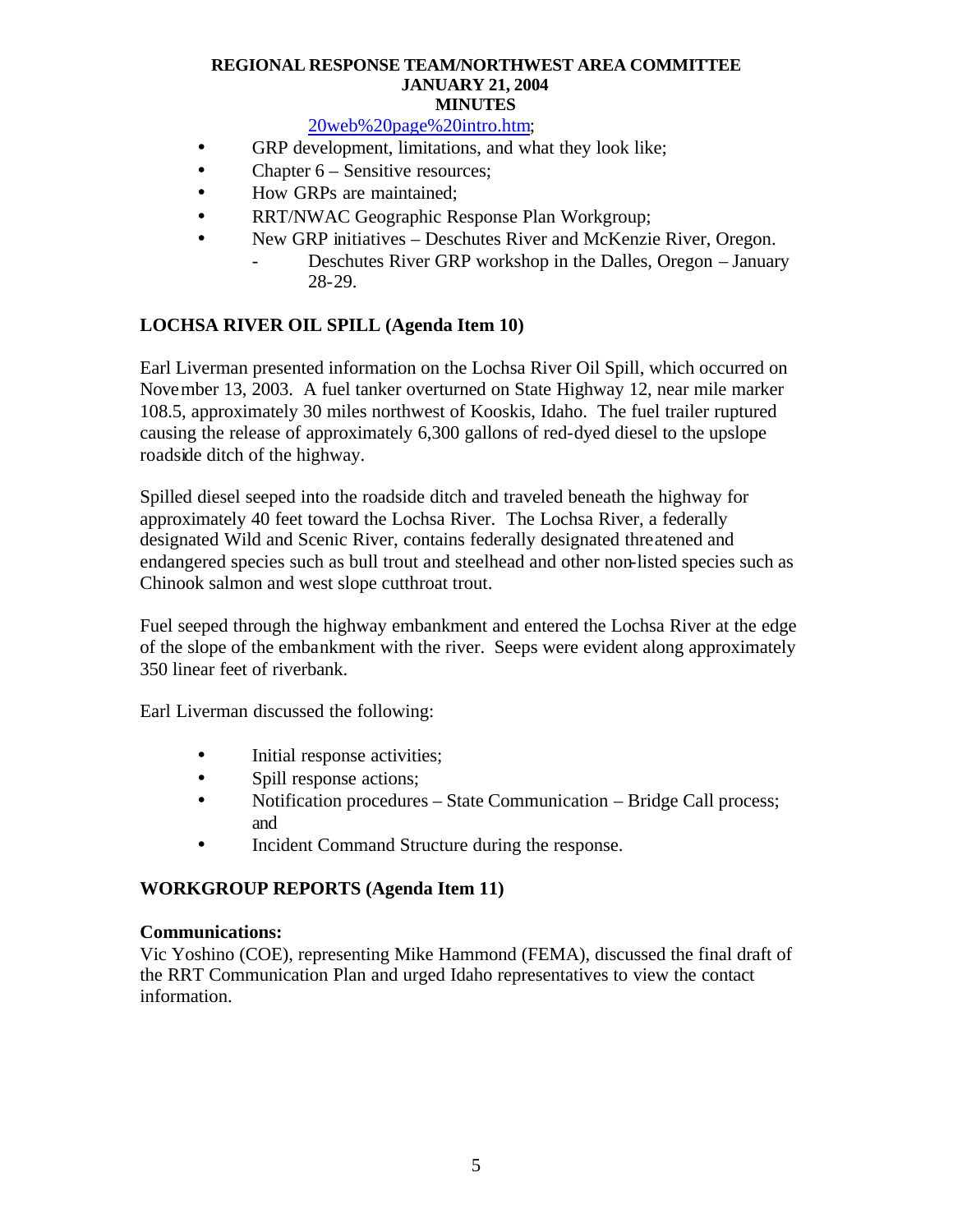## **GRP:**

Jack Wylie, representing co-chair Dick Logan and the GRP Workgroup members, discussed the on-going efforts of the GRP Workgroup. The following were discussed:

- Completed transfer of Mid-Columbia River GRP to EPA;
- The Washington outer coast logistics workshop that was conducted in the fall of 2003;
- Creation of Washington Pipeline GRPs County Wide GRPs;
- Initiation of Archeological Coordination; and
- 2004 Action Items.

## **Response Technology:**

Elin Storey (WDOE) and Ruth Yender (NOAA) discussed the Response Technology's current status and planned 2004 action plan. Projects for 2004 include:

- ERA applications to the NWACP;
- New Coast Guard Rule Dispersants language;
- Revised Area Plan dispersant checklist updates;
- SMART monitoring;
- Continue inland GRP work:
- Initiate archeological coordination; and
- Shoreline database updates.

## **Public Affairs:**

Elin Storey requested further outreach to establish interest in the Public Affairs workgroup. Action Items for 2004 included a review of the JIC manual and updates to the NWACP.

## **Steering Committee:**

Matt Bernard discussed that the NWACP has been updated and is close to being published on the RRT website. Matt Bernard further discussed work that was done on an outreach program and the application of performance measurement standards to the NWACP and Steering Committee.

## **Marine Fire Fighting:**

**Portland:** Ashley Aclin (MSO Puget Sound, USCG) presented an overview of the Marine Firefighting workgroup and reported on the 2004 action items. These items include the rebuild of workgroup membership and objectives and priorities of the workgroup.

## **MSO Puget Sound:**

Marty Teachout reported on the status of the Marine Firefighters Commission and plans for 2004. The Workgroup plans to identify the needs of marine firefighting in the Pacific Northwest with an increase in the cruise industry.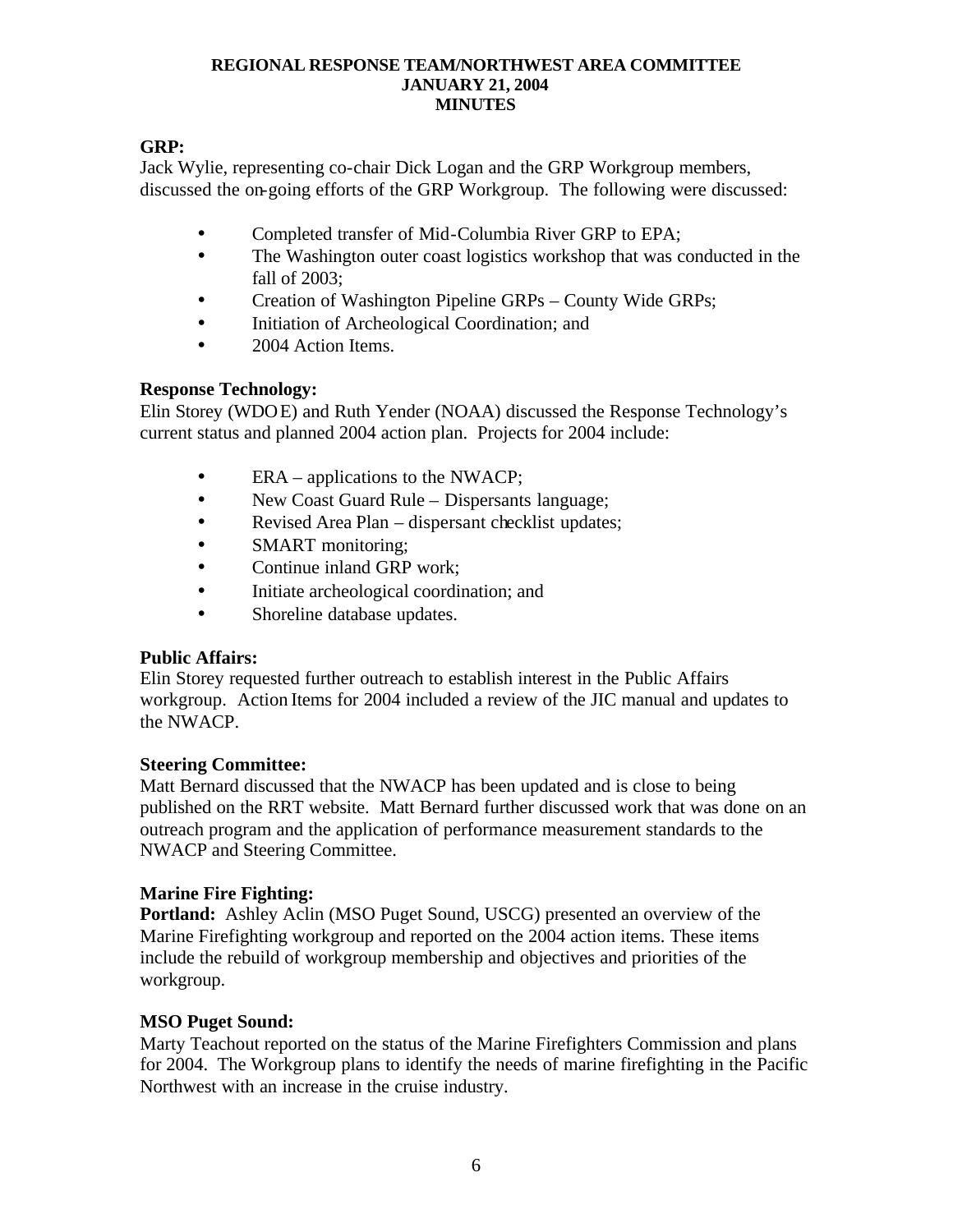### **Hazardous Substances Workgroup:**

Beth Sheldrake reported on changes to the NWACP Chapter 7000 to include WMD response language. Beth Sheldrake requested state specific response resource information by Mid-March 2004.

## **AGENCY UPDATES (Agenda Item 12):**

Beth Sheldrake began meeting agency roundtable. The following are points of interest:

- Ron Tsunehara (OSHA) reported that OSHA continues to increase training in the area of WMD and Emergency Response;
- Richard Deir (FEMA) reported on FEMAs training agenda and NRP update;
- Mike Devany (NOAA) reported on upcoming hazmat workshops Olympic Coast Contingency planning;
- Randy Clark (MSO Portland, USCG) reported on the topics of MTSA, Case Studies, and the NWACP booming policy;
- David Summer (USFS) reported on experience, interagency coordination, leadership, and wisdom and what they bring to a response;
- Jack Wylie (ODEQ) reported on ODEQ's homeland security activities, review of NRP and NIMS, Oregon Terrorism Plan, and the relationship of ODEQ and Public Health;
- Randy Clark (MSO Portland, USCG) reported on the topics of WMD exercise, boarder control, support teams, and outreach;
- Beth Sheldrake (EPA) reported on recent case studies, EPA IMAT teams, and the Las Vegas ERT;
- Mark Dix (MSO Puget Sound, USCG) reported on recent case studies, Coast Guard reorganization, and MTSA;
- Linda Pilkey Jarvis (WDOE) reported on WDOE case studies, Ecology/USCG MOA, place of refuge, and updates to the Oil Spill Contingency Plan;
- Matt Bernard reported on USCG agency reorganization and the upcoming SONS exercise;
- Brian Brass (EPA-ERT) presented on capabilities of EPA ERT; - http://www.epa.gov/superfund/partners/oerr/eohmts.htm and
- Dolf Diemont (USDOT) reported on DOTs reorganization.

## **ENVIRONMENTAL SENSITIVITY INDEX (ESI) MAPPING (Agenda Item 13)**

Ruth Yender (NOAA) presented on updates to lower Columbia River environmental sensitivity maps. For more Information visit:

## **http://response.restoration.noaa.gov/esi/pdfs/esi.pdf**

Tammy Brown (US Navy) commented that the Navy has posed a project this past year to